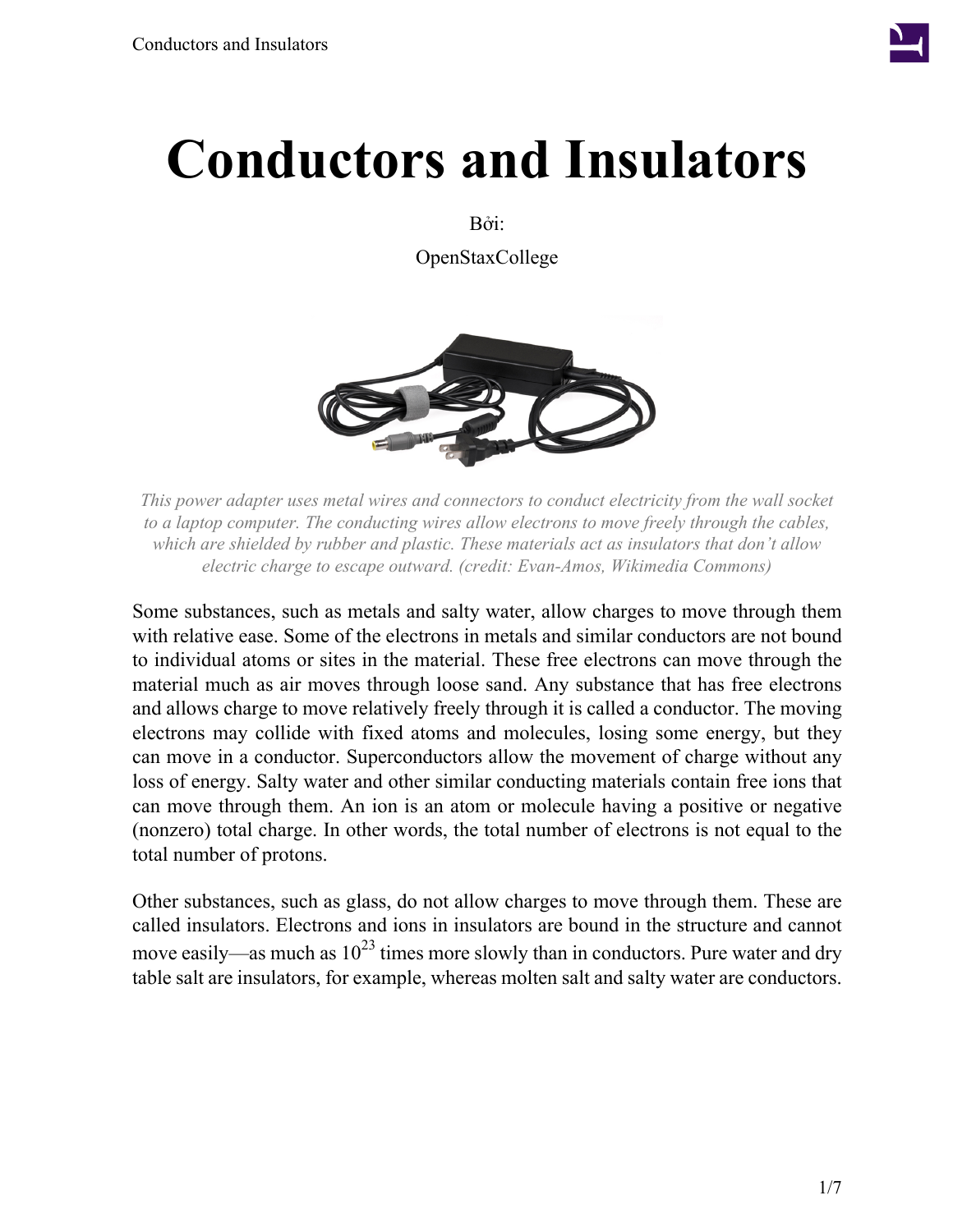

<span id="page-1-0"></span>*An electroscope is a favorite instrument in physics demonstrations and student laboratories. It is typically made with gold foil leaves hung from a (conducting) metal stem and is insulated from the room air in a glass-walled container. (a) A positively charged glass rod is brought near the tip of the electroscope, attracting electrons to the top and leaving a net positive charge on the leaves. Like charges in the light flexible gold leaves repel, separating them. (b) When the rod is touched against the ball, electrons are attracted and transferred, reducing the net charge on the glass rod but leaving the electroscope positively charged. (c) The excess charges are evenly distributed in the stem and leaves of the electroscope once the glass rod is removed.*

# **Charging by Contact**

[\[link\]](#page-1-0) shows an electroscope being charged by touching it with a positively charged glass rod. Because the glass rod is an insulator, it must actually touch the electroscope to transfer charge to or from it. (Note that the extra positive charges reside on the surface of the glass rod as a result of rubbing it with silk before starting the experiment.) Since only electrons move in metals, we see that they are attracted to the top of the electroscope. There, some are transferred to the positive rod by touch, leaving the electroscope with a net positive charge.

Electrostatic repulsion in the leaves of the charged electroscope separates them. The electrostatic force has a horizontal component that results in the leaves moving apart as well as a vertical component that is balanced by the gravitational force. Similarly, the electroscope can be negatively charged by contact with a negatively charged object.

## **Charging by Induction**

It is not necessary to transfer excess charge directly to an object in order to charge it. [\[link\]](#page-2-0) shows a method of induction wherein a charge is created in a nearby object, without direct contact. Here we see two neutral metal spheres in contact with one another but insulated from the rest of the world. A positively charged rod is brought near one of them, attracting negative charge to that side, leaving the other sphere positively charged.

This is an example of induced polarization of neutral objects. Polarization is the separation of charges in an object that remains neutral. If the spheres are now separated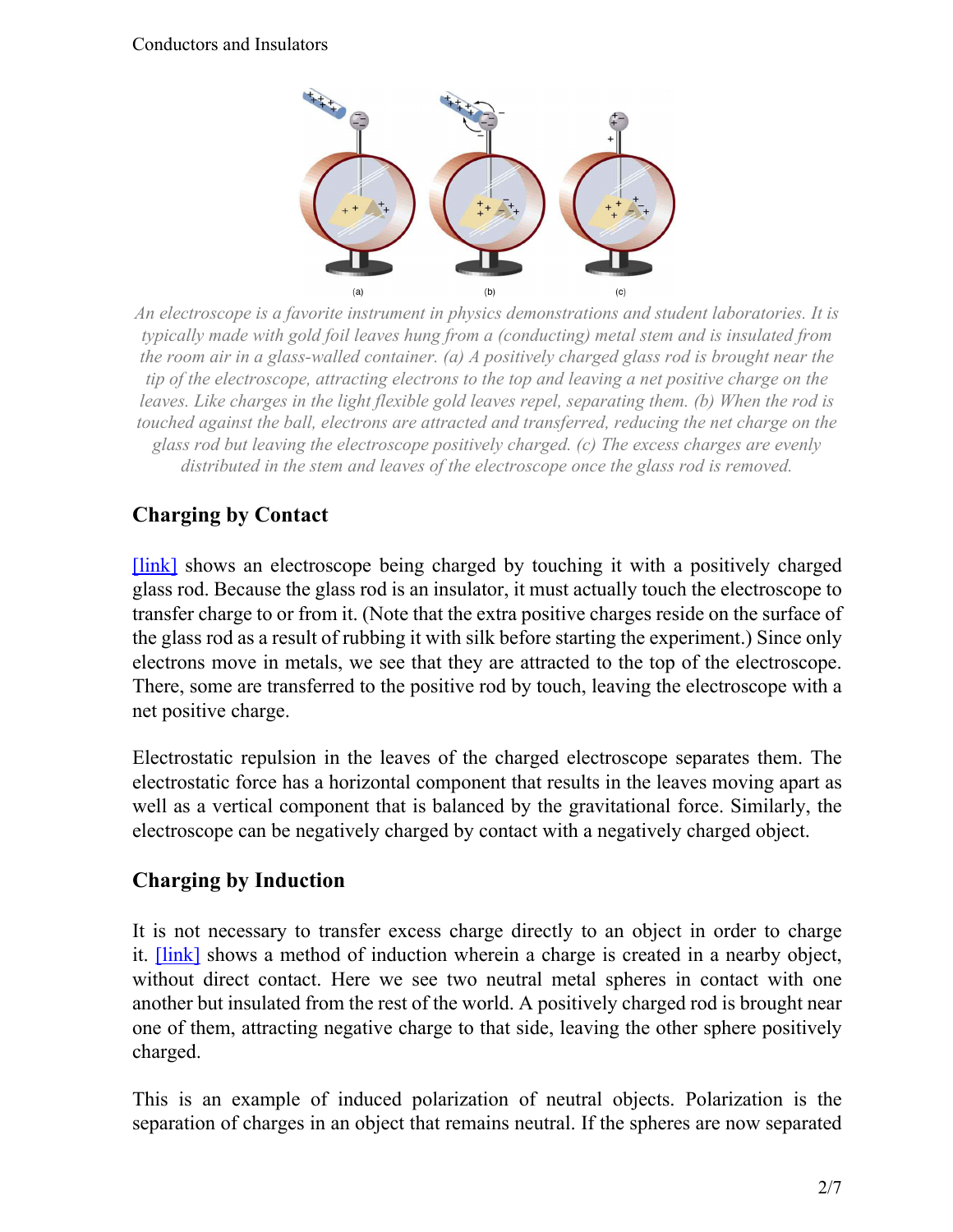(before the rod is pulled away), each sphere will have a net charge. Note that the object closest to the charged rod receives an opposite charge when charged by induction. Note also that no charge is removed from the charged rod, so that this process can be repeated without depleting the supply of excess charge.

<span id="page-2-0"></span>Another method of charging by induction is shown in [\[link\].](#page-3-0) The neutral metal sphere is polarized when a charged rod is brought near it. The sphere is then grounded, meaning that a conducting wire is run from the sphere to the ground. Since the earth is large and most ground is a good conductor, it can supply or accept excess charge easily. In this case, electrons are attracted to the sphere through a wire called the ground wire, because it supplies a conducting path to the ground. The ground connection is broken before the charged rod is removed, leaving the sphere with an excess charge opposite to that of the rod. Again, an opposite charge is achieved when charging by induction and the charged rod loses none of its excess charge.



*Charging by induction. (a) Two uncharged or neutral metal spheres are in contact with each other but insulated from the rest of the world. (b) A positively charged glass rod is brought near the sphere on the left, attracting negative charge and leaving the other sphere positively charged. (c) The spheres are separated before the rod is removed, thus separating negative and positive charge. (d) The spheres retain net charges after the inducing rod is removed—without ever having been touched by a charged object.*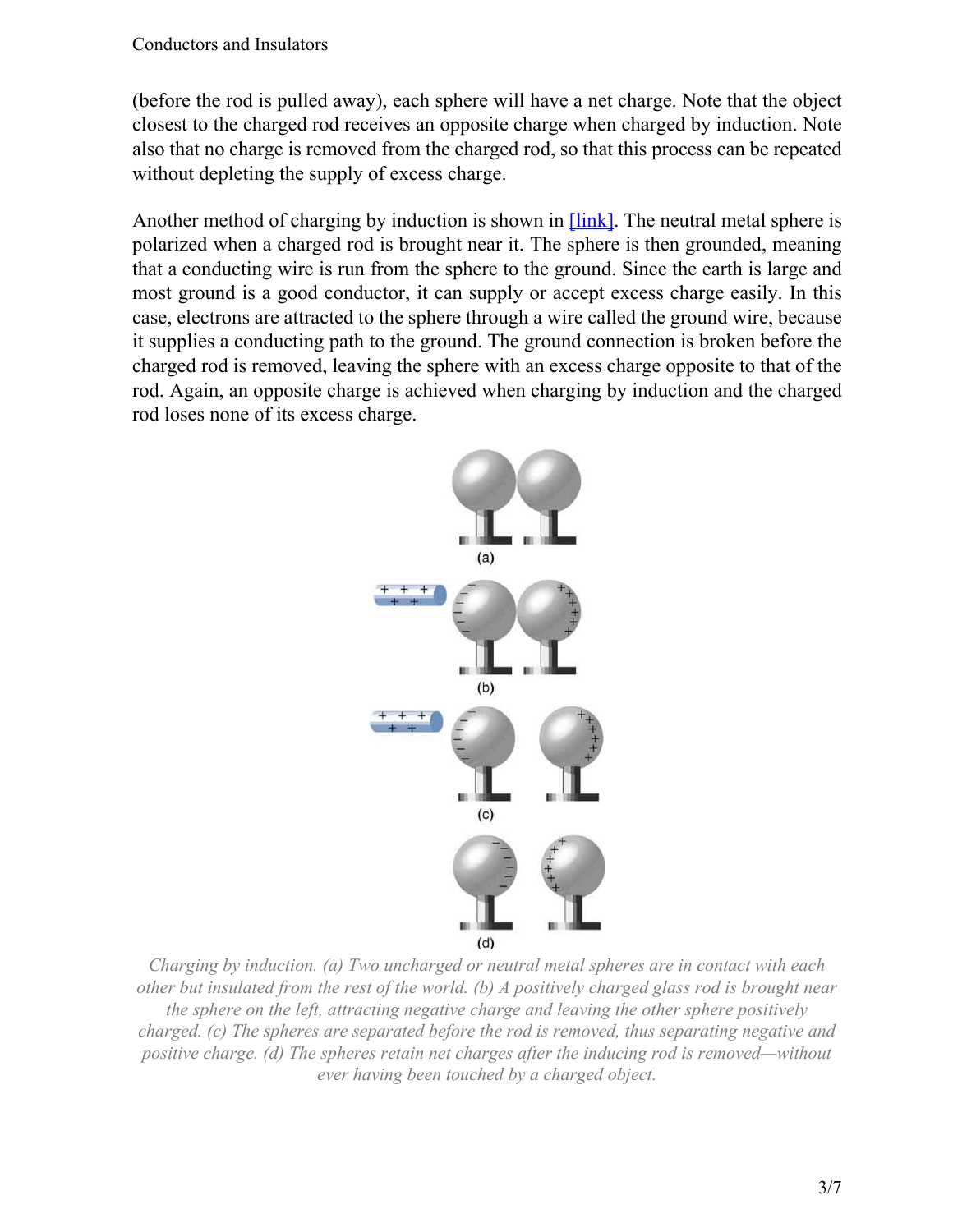

<span id="page-3-1"></span><span id="page-3-0"></span>*Charging by induction, using a ground connection. (a) A positively charged rod is brought near a neutral metal sphere, polarizing it. (b) The sphere is grounded, allowing electrons to be attracted from the earth's ample supply. (c) The ground connection is broken. (d) The positive rod is removed, leaving the sphere with an induced negative charge.*



*Both positive and negative objects attract a neutral object by polarizing its molecules. (a) A positive object brought near a neutral insulator polarizes its molecules. There is a slight shift in the distribution of the electrons orbiting the molecule, with unlike charges being brought nearer and like charges moved away. Since the electrostatic force decreases with distance, there is a net attraction. (b) A negative object produces the opposite polarization, but again attracts the neutral object. (c) The same effect occurs for a conductor; since the unlike charges are closer, there is a net attraction.*

Neutral objects can be attracted to any charged object. The pieces of straw attracted to polished amber are neutral, for example. If you run a plastic comb through your hair, the charged comb can pick up neutral pieces of paper. **[\[link\]](#page-3-1)** shows how the polarization of atoms and molecules in neutral objects results in their attraction to a charged object.

When a charged rod is brought near a neutral substance, an insulator in this case, the distribution of charge in atoms and molecules is shifted slightly. Opposite charge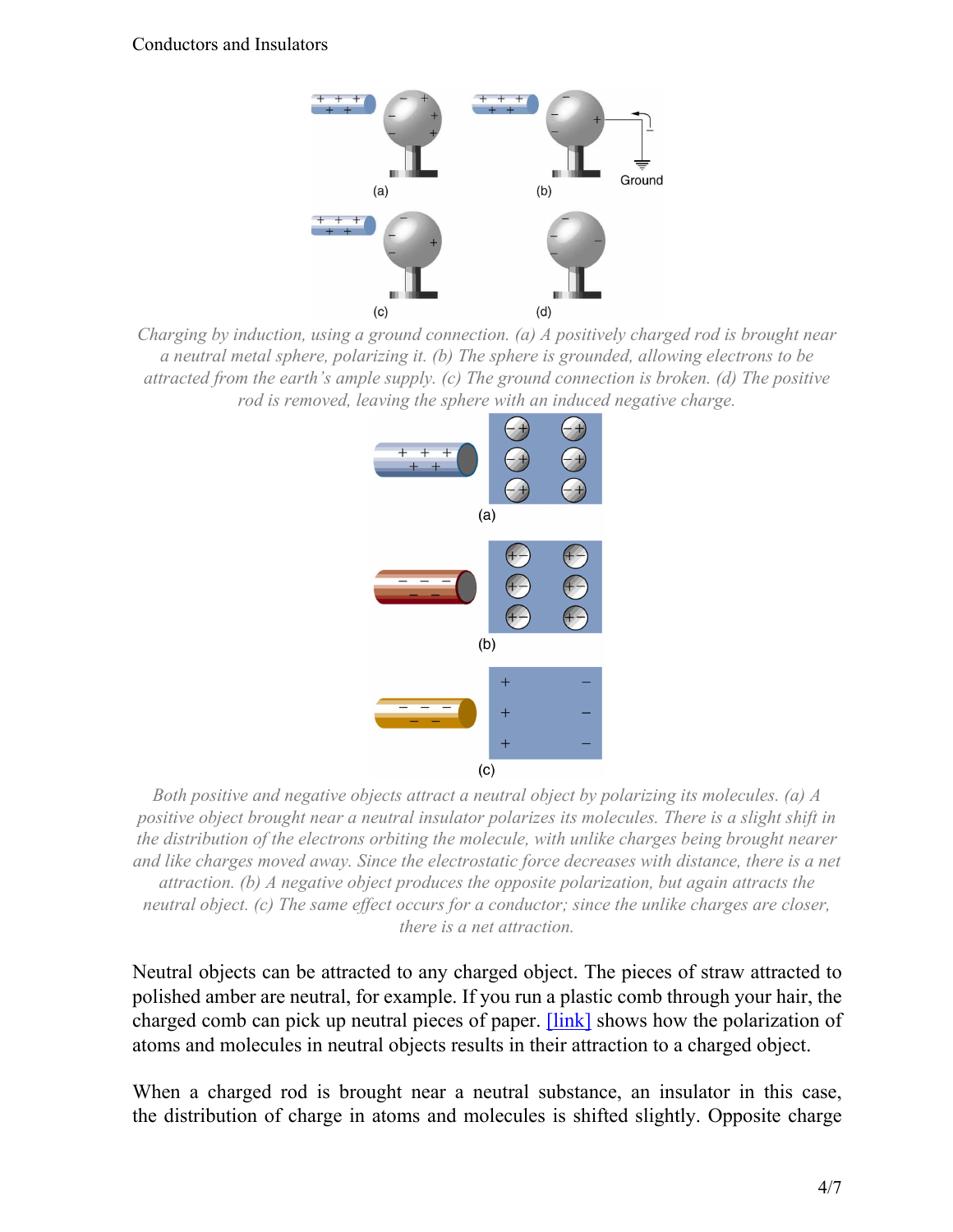#### Conductors and Insulators

is attracted nearer the external charged rod, while like charge is repelled. Since the electrostatic force decreases with distance, the repulsion of like charges is weaker than the attraction of unlike charges, and so there is a net attraction. Thus a positively charged glass rod attracts neutral pieces of paper, as will a negatively charged rubber rod. Some molecules, like water, are polar molecules. Polar molecules have a natural or inherent separation of charge, although they are neutral overall. Polar molecules are particularly affected by other charged objects and show greater polarization effects than molecules with naturally uniform charge distributions.

Check Your Understanding

Can you explain the attraction of water to the charged rod in the figure below?



#### Answer

Water molecules are polarized, giving them slightly positive and slightly negative sides. This makes water even more susceptible to a charged rod's attraction. As the water flows downward, due to the force of gravity, the charged conductor exerts a net attraction to the opposite charges in the stream of water, pulling it closer.

PhET Explorations: John Travoltage

Make sparks fly with John Travoltage. Wiggle Johnnie's foot and he picks up charges from the carpet. Bring his hand close to the door knob and get rid of the excess charge.

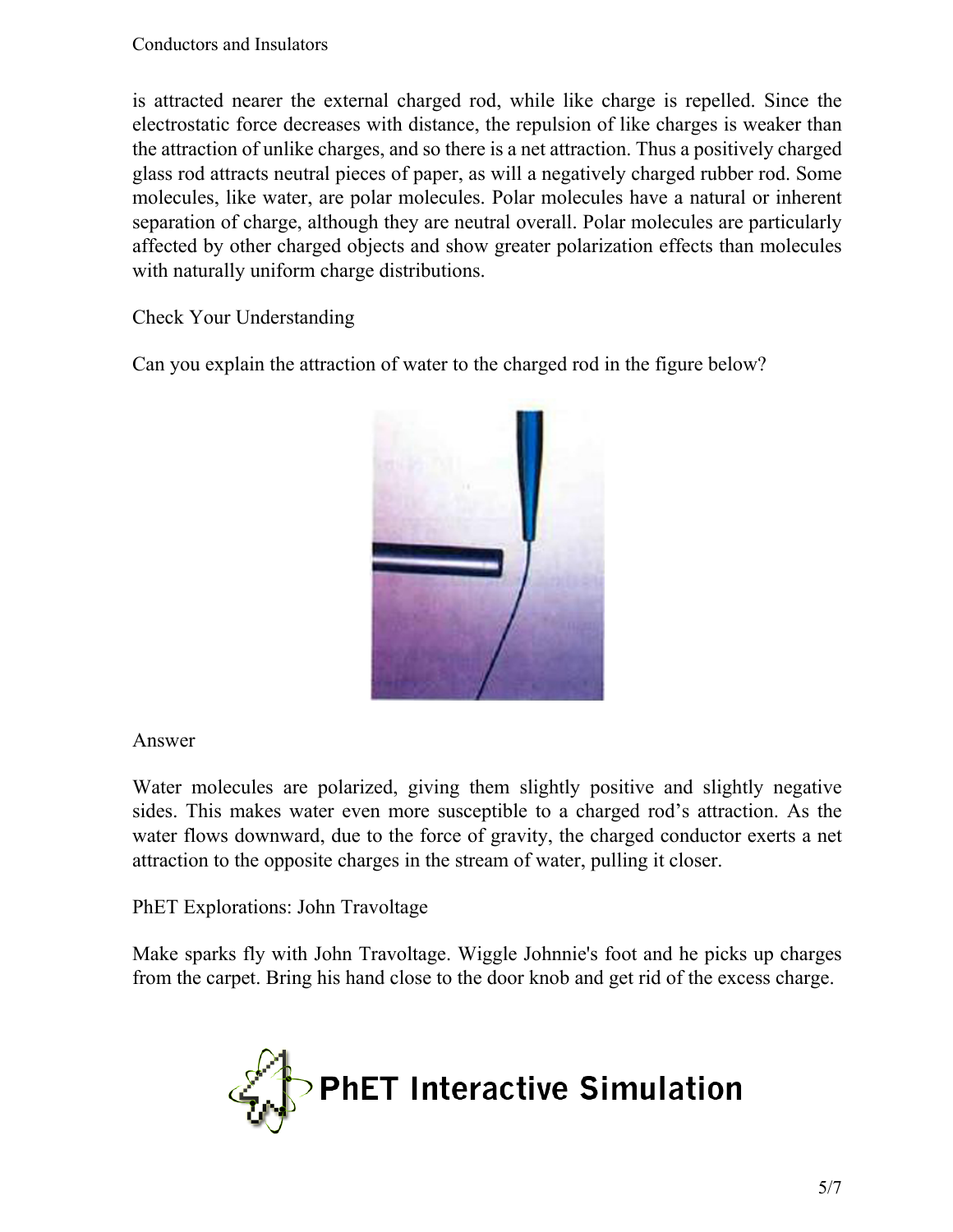#### *[John Travoltage](/home/voer/vp/vp.transformer/src/vpt.transformer/vpt/transformer/transforms/20140123-025134-8b85d594-1/travoltage_en.jar)*

### **Section Summary**

- Polarization is the separation of positive and negative charges in a neutral object.
- A conductor is a substance that allows charge to flow freely through its atomic structure.
- An insulator holds charge within its atomic structure.
- Objects with like charges repel each other, while those with unlike charges attract each other.
- A conducting object is said to be grounded if it is connected to the Earth through a conductor. Grounding allows transfer of charge to and from the earth's large reservoir.
- Objects can be charged by contact with another charged object and obtain the same sign charge.
- If an object is temporarily grounded, it can be charged by induction, and obtains the opposite sign charge.
- Polarized objects have their positive and negative charges concentrated in different areas, giving them a non-symmetrical charge.
- Polar molecules have an inherent separation of charge.

## **Conceptual Questions**

An eccentric inventor attempts to levitate by first placing a large negative charge on himself and then putting a large positive charge on the ceiling of his workshop. Instead, while attempting to place a large negative charge on himself, his clothes fly off. Explain.

If you have charged an electroscope by contact with a positively charged object, describe how you could use it to determine the charge of other objects. Specifically, what would the leaves of the electroscope do if other charged objects were brought near its knob?

When a glass rod is rubbed with silk, it becomes positive and the silk becomes negative—yet both attract dust. Does the dust have a third type of charge that is attracted to both positive and negative? Explain.

Why does a car always attract dust right after it is polished? (Note that car wax and car tires are insulators.)

Describe how a positively charged object can be used to give another object a negative charge. What is the name of this process?